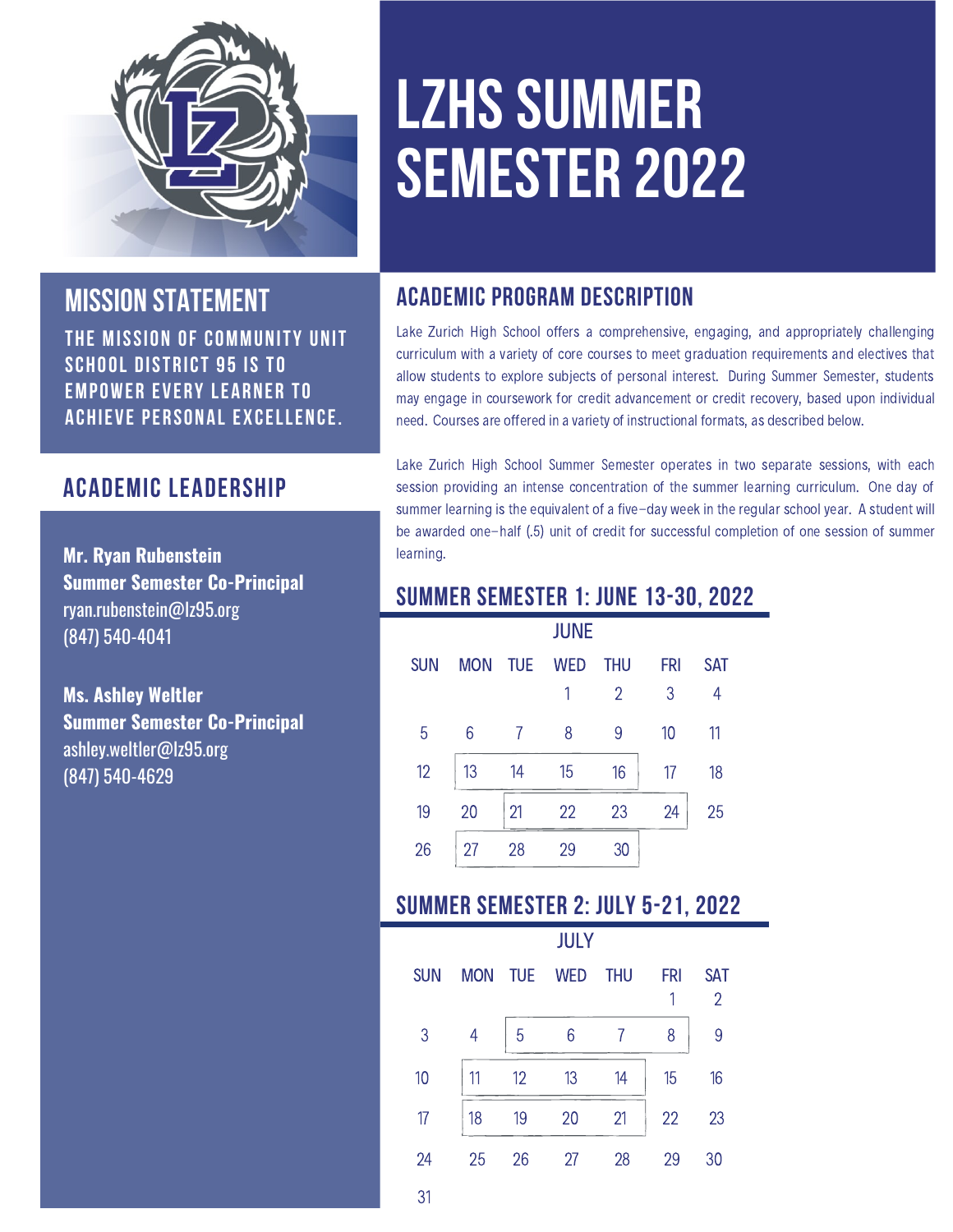Lake Zurich High School recognizes that grades and credits are necessary elements of academic performance. We wish to emphasize to both parents/guardians and students that the aims of education are accomplished not by the pursuit of grades, but by the pursuit of knowledge and development of skills. Faithful, patient study brings achievement and rewards not measured by grade averages and credit counts.

Lake Zurich High School has a standard grading scale that shall be considered in determining a student's letter grade. The scale is as follows:

| GRADING<br><b>SCALE</b> |             | GRADING<br>INTERPRETATION |      |               |                     |
|-------------------------|-------------|---------------------------|------|---------------|---------------------|
|                         |             |                           | AP   | <b>HONORS</b> | <b>COLLEGE PREP</b> |
| $A +$                   | $97 - 100%$ | A+                        | 5.67 | 5.33          | 4.33                |
| A                       | $93 - 96%$  | A                         | 5.33 | 5.00          | 4.00                |
| A-                      | $90 - 92%$  | A- 1                      | 5.00 | 4.67          | 3.67                |
| $B +$                   | $87 - 89%$  | $B+$                      | 4.67 | 4.33          | 3.33                |
| B                       | $83 - 86%$  | B                         | 4.33 | 4.00          | 3.00                |
| $B -$                   | $80 - 82%$  | $B -$                     | 4.00 | 3.67          | 2.67                |
| $\overline{C}+$         | $77 - 79%$  | C+                        | 3.67 | 3.33          | 2.33                |
| C                       | $73 - 76%$  | C                         | 3.33 | 3.00          | 2.00                |
| $C-$                    | $70 - 72%$  | C-                        | 3.00 | 2.67          | 1.67                |
| D+                      | $67 - 69%$  | $\overline{D+}$           | 1.33 | 1.33          | 1.33                |
| D                       | 63-66%      | D                         | 1.00 | 1.00          | 100                 |
| D-                      | $60 - 62%$  | D-                        | 0.67 | 0.67          | 0.67                |
| F                       | $0 - 59%$   | F                         | 0.00 | 0.00          | 0.00                |

## **i n st r uctio n a l LE V ELS**

| <b>Advanced</b><br><b>Placement (AP)</b>  | The Advanced Placement Program provides students with an<br>opportunity to study college-level courses. By taking AP<br>examinations in the spring, students may receive credit for college.<br>AP credit is awarded at the highest instructional level at LZHS.                                                                                                                                                                                                                                                   |  |  |  |
|-------------------------------------------|--------------------------------------------------------------------------------------------------------------------------------------------------------------------------------------------------------------------------------------------------------------------------------------------------------------------------------------------------------------------------------------------------------------------------------------------------------------------------------------------------------------------|--|--|--|
| <b>Honors</b>                             | Honors courses provide students with the opportunity to pursue a<br>program of study which challenges one's ability, encourages and<br>cultivates one's academic interests, and allows entrance into<br>Advanced Placement classes. Grades, teacher recommendations,<br>test scores, demonstrated effective effort, and other criteria will be<br>used to determine eligibility for honors classes. Satisfactory<br>performance in previous honors classes will be required to continue<br>in the honors sequence. |  |  |  |
| <b>College</b><br><b>Preparatory (CP)</b> | College Preparatory courses provide students with strong<br>preparation for college placement and post-secondary success.<br>Grades, test scores, effective effort, and teacher recommendations<br>are the criteria used to determine placement.                                                                                                                                                                                                                                                                   |  |  |  |

## **I N ST R UCTIO N A L FO R M A TS & Optio n s**

| <b>Blended</b><br><b>Learning</b>   | Three hours of face-to-face instruction (8:00-11:00)<br>and then two hours of blended course work (11:00-<br>1:00). This means the students could be in the building<br>or do their work at another location/time. Students may<br>also choose to stay in the classroom for the two<br>blended hours.<br>The teacher may require a student to be present for<br>face-to-face instruction for the two hours of blended<br>instruction if he/she demonstrates a need for<br>additional support or supervision. Students earning<br>less than a 70% will not have the option to participate<br>in flexible attendance hours; they must attend class for<br>additional face-to-face instruction. |
|-------------------------------------|----------------------------------------------------------------------------------------------------------------------------------------------------------------------------------------------------------------------------------------------------------------------------------------------------------------------------------------------------------------------------------------------------------------------------------------------------------------------------------------------------------------------------------------------------------------------------------------------------------------------------------------------------------------------------------------------|
|                                     |                                                                                                                                                                                                                                                                                                                                                                                                                                                                                                                                                                                                                                                                                              |
| <b>In Person</b><br><b>Learning</b> | Our most traditional model, face-to-face offerings<br>are five hours in length unless otherwise specified in<br>the course descriptions below. Classes will be held<br>from 8am-1pm at LZHS. Transportation is not<br>provided for the high school summer learning<br>program.                                                                                                                                                                                                                                                                                                                                                                                                               |

LZHS summer blended learning courses follow a 3-2 model:

### Self-Paced **Online** Learning

Lake Zurich High School online summer learning offerings do not require students to be at LZHS (unless specified in the course description) and follow the same start and end dates as blended offerings. The online learning opportunities provide students with the most flexible learning experience when summer commitments limit a student's ability to attend blended or face-to-face classes at LZHS.

These courses require a similar time commitment to the live summer learning offerings at LZHS (20 hours per week). Canvas, the Learning Management System (LMS) used by District 95 will be the platform for online courses. Students have access to teacher office hours, which are posted at the start of the course. Teachers are expected to host three hours of office hours per day of the course to be available for student support.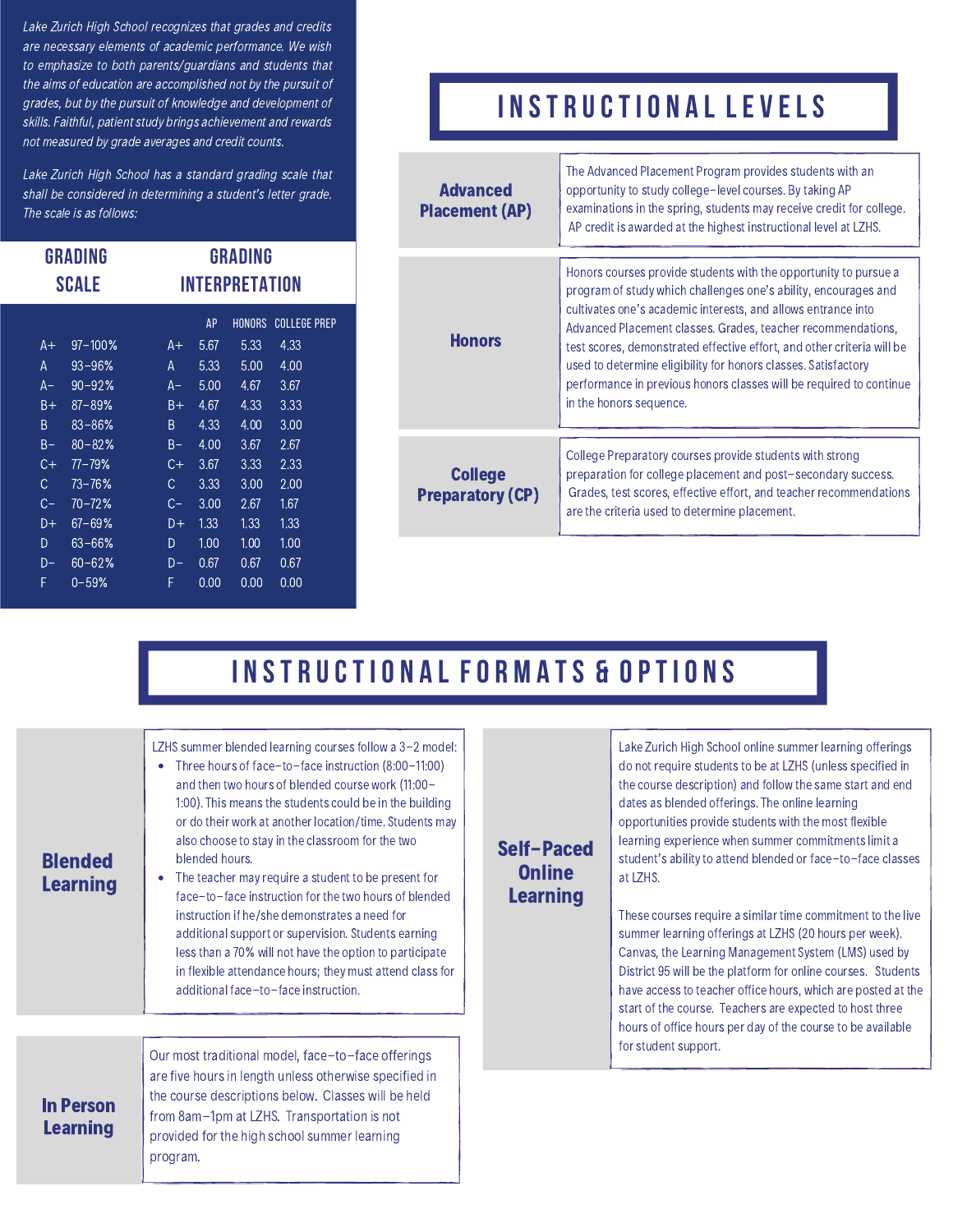#### Academic Integrity

Lake Zurich High School remains steadfast in promoting individual thought and growth, preserving intellectual property and academic integrity by developing trust, rapport, and moral academic behavior and practices among all stakeholders. We are committed to an inclusive learning environment, providing scaffolded and differentiated support, treating one another with fairness, kindness, and respect as partners in the learning process.

Any breach in academic integrity, including but not limited to: cheating, plagiarizing, wrongfully distributing or obtaining assessment materials, sharing information related to an assessment, altering school records, or other acts of academic misconduct will be firmly addressed by school officials.

### Assessment and Grading

Grading practices for LZHS credit-based summer courses follow the same guidelines as during the school year.

- A student's grade will be calculated as Summative (80%) + Formative (20%)
- Final exams  $may$  be given at the end of each session  $\bullet$
- A passing grade shall not reflect a percentage lower than 60%
- District 95 students and parents will be able to view academic progress on Canvas

#### **Attendance**

Due to the intense concentration of the summer learning curriculum atLZHS (one day is the equivalent of a five-day week), it is imperative that students attend class every day. Students will be dropped from the course they are enrolled in, without refund, for any combination of tardies and/or absences greater than two days per session. Students who are dropped due to attendance will receive a withdrawal failure (WF) as a grade for the summer course.

#### ATTENDANCE DEFINITIONS

- Full day absence: Any absence in excess of one and a half hours in a given day.
- Half-day absence: Arriving to class between 15 minutes to two hours late.
- Tardy to class: Arriving to class up to 15 minutes late, either at the beginning of class or returning from any class break.

To report a student absence, please call the LZHS Office at 847-540-4470

#### Registration for D95 Students

The window to register students attending LZHS will be from April 4 through June 3 (for session 1) or June 28 (for session 2). Student enrollment in courses is on a first-come, first-serve basis, determined bythe date and time of registration. Students are allowed to register for one course persession.

- Parents/guardians of District 95 students will need their Home Access username and password for registration.
- To register for summer courses through Home Access:
	- Log into your Home Access Center account (Note: Ifyou have multiple studentsyou may need to click Change Student to select the right student)
	- Click the Registration icon.
	- Click the Update Registration tab.
	- Under Optional Items click 2022 Summer High School Registration.
	- Make your course selection(s).
	- o The fees for the selected courses will be available to pay in Pushcoin the next day. Please log into Pushcoin to payyour fees. Registration is considered complete when your fees are paid in full.
- Call your student's counselor if you have any academic questions or email [support@lz95.net](mailto:support@lz95.net) for assistance with online registration.

#### Registration for Non-D95 Students

Parents/guardians of students from outside school districts should complete this [Google](https://forms.gle/ffMBCZnVrDGegfoS8) Form [\(https://forms.gle/ffMBCZnVrDGegfoS8\)](https://forms.gle/ffMBCZnVrDGegfoS8) titled 'Lake Zurich High School Summer Learning Registration-External Students'. This form will be accessible May16, 2022.

Student enrollment in courses is on a first-come, first-serve basis, determined bythe date and time of registration. Students are allowed to register for one course per session.

### Tuition Fees

The tuition fees for LZHS Summer Learning are detailed under each course title.

- Please pay on Push Coin or make checks payable to Lake Zurich CUSD95. Checks can be sent to the District 95 Administration Center (832 S. Rand Rd., Lake Zurich, IL 60047), Attn: Business Office
- Community Unit School District 95 will waive or reduce instructional fees for summer learning based on the student's eligibility based on the fee waiver application, available on the district [website.](https://www.lz95.org/departments/business-operations)
- Community Unit School District 95 may waive or reduce instructional fees for summer learning based on the student's need for credit recovery.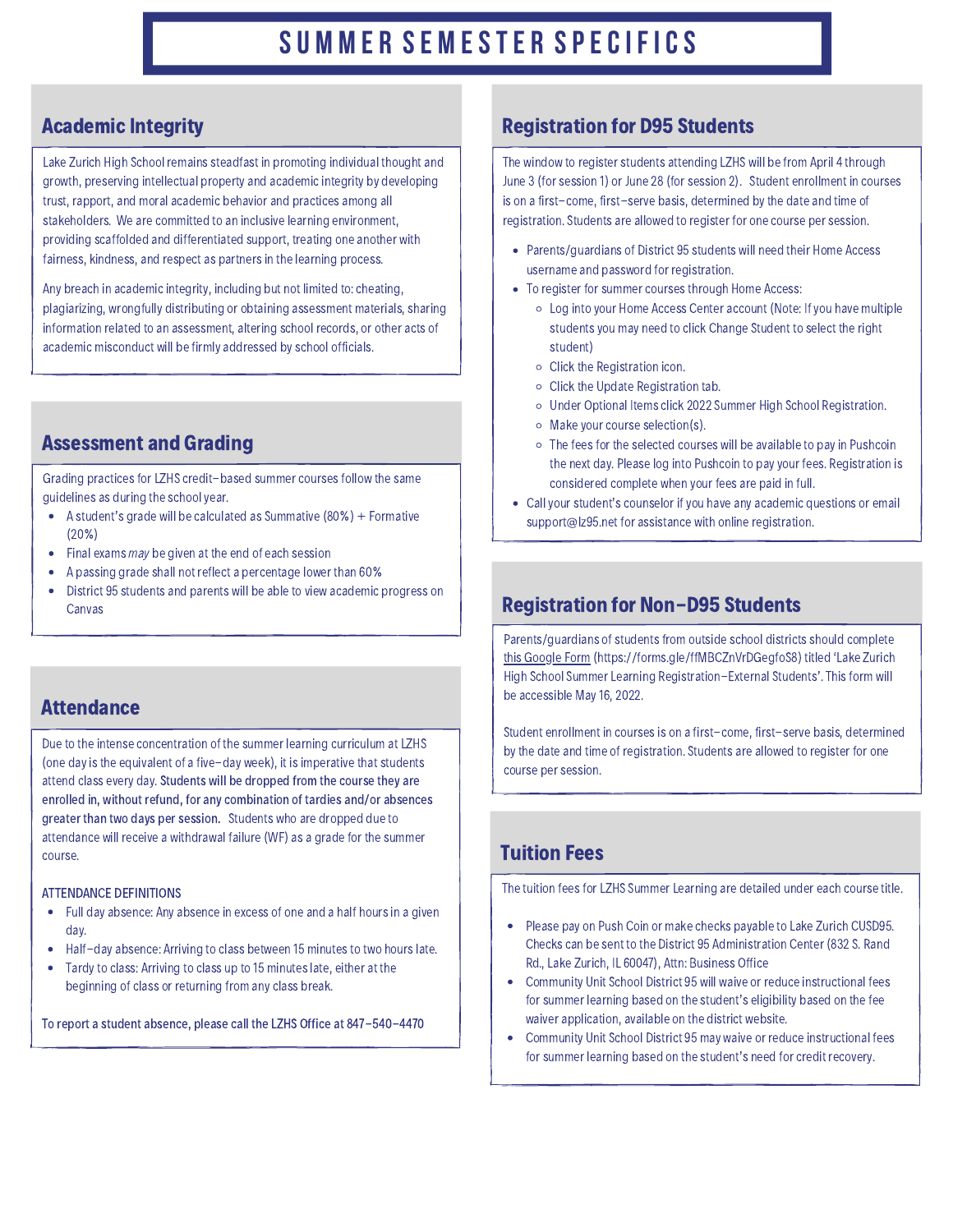#### Refunds and Course Cancellations

The LZHS Summer Learning Program is self-supporting. Therefore, we reserve the right to cancel any class that does not meet minimum enrollment guidelines. Families will be contacted by May 27, 2022 if their student's course request cannot be accommodated due to limited enrollment. All fees will be refunded if a course is canceled due to insufficient enrollment. Registration will close for Session 1 on June 3, and Session 2 on June 28. Once a summer session begins, there will be no refunds issued for that session.

#### **Transportation**

Transportation is not provided for LZHS Summer Semester. Students arrange their own transportation to and from the building, as needed.

## **su m m e r se m este r cou r se of fe r i n gs**

#### Blended Consumer Education

Department: Business

Course Number: Session 1: 233BL-1, Session 2: 233BL-2

Instructional Level: CP

Instructional Format: Blended

Open to Grade Level(s): 10-12

Credit Amount: .5

Cost: \$225

Prerequisite: None

#### Online Consumer Education

Department: Business Course Number: Session 1: 233O-1, Session 2: 233O-2 Instructional Level: CP Instructional Format: Self-Paced Online Open to Grade Level(s): 10-12 Credit Amount: .5 Cost: \$225 Prerequisite: None

The objective of this course is to give students a sound understanding of the marketplace and how to function in it as a wise and thoughtful consumer. Students will learn the free enterprise system, advertising, management of the buying processin the marketplace, dealing with salespeople, money management, consumer rights, insurance, credit, banks and managing your own checking account. This semesterlong course is a graduation requirement and will be conducted online using the Canvas Learning Management System platform.

The objective of this course is to give students a sound understanding of the marketplace and how to function in it as a wise and thoughtful consumer. Students will learn the free enterprise system, advertising, management of the buying processin the marketplace, dealing with salespeople, money management, consumer rights, insurance, credit, banks and managing your own checking account. This semester-

long course is a graduation requirement.

#### Rosalind Franklin University Pharmacy Academy

Department: Career Exploration Course Number: 480 Course Date/Time: June 21-23 1:00pm - 3:00pm Location: Rosalind Franklin University Open to Grade Level(s): 9-12 Credit Amount: 0

Cost: \$75 Prerequisite: None

#### FONA: Food & Flavor Academy

Department: Career Exploration

Course Number: 258

Course Date/Time: June 27-June 29 1:00pm - 3:00pm

Instructional Format: In-Person @ LZHS

Open to Grade Level(s): 9-12

Credit Amount: 0 Cost: \$75

Lake Zurich High School in partnership with Rosalind Franklin University of Medicine and Science College of Pharmacy will offer a Pharmacy Academy. This career exploration and learning experience will allow students to step inside the world of Pharmacy. Topics such as sterile compounding, emergency response management, pharmaceutical perspectives including regulatory decisions and ethics in advertising will be explored. Students will engage in hands-on activities led by faculty and current PharmD students. This course will be informative and engaging, preparing students interested in a future as a STEM healthcare professional. This course will take place on campus at Rosalind Franklin University at 3333 Green Bay Road, North Chicago, IL 60064. Students will have to provide their own transportation for this course.

Lake Zurich High School in partnership with FONA ([www.fona.com,](https://linkprotect.cudasvc.com/url?a=http%3a%2f%2fwww.fona.com&c=E,1,kxMCYdduwH1rgxCU_vD8IlKAkA7GtKv0ABFPDaMIDu_loIyf4bMki3ZP1soQ6CMsUBSq5IdAi358CyLwLSsGXo9wx-ncuYOIwmadUAVqn5yX4g,,&typo=1) a manufacturer of flavors for the food & beverage industry) will offer the Food and Flavor Academy. Creativity and scientific knowledge collide in the amazingly fun, different and exciting career called Food Science and Flavor Creation. Food Scientists and flavor chemists work all over the world to create new snacks, sweets, drinks, meals and pizzas for the grocery store. Food scientists also work on some of the most difficult problems in the world, such as world hunger and sustainability.

This career exploration and learning experience will be divided into course modules covering:

- **Prerequisite: None Intro to the Food industry & Flavor industry** 
	- Research & Innovation
	- Flavor Chemistry
	- $\bullet$ Food Science
	- $\bullet$ Research & Marketing

Students will get a virtual tour of FONA, participate in hands-on activities, and meet scientists that focus their research on developing delicious tasting products. This course will be informative and engaging, preparing students interested in a future using creativity, innovation, science, technology, engineering, math or culinaryskills.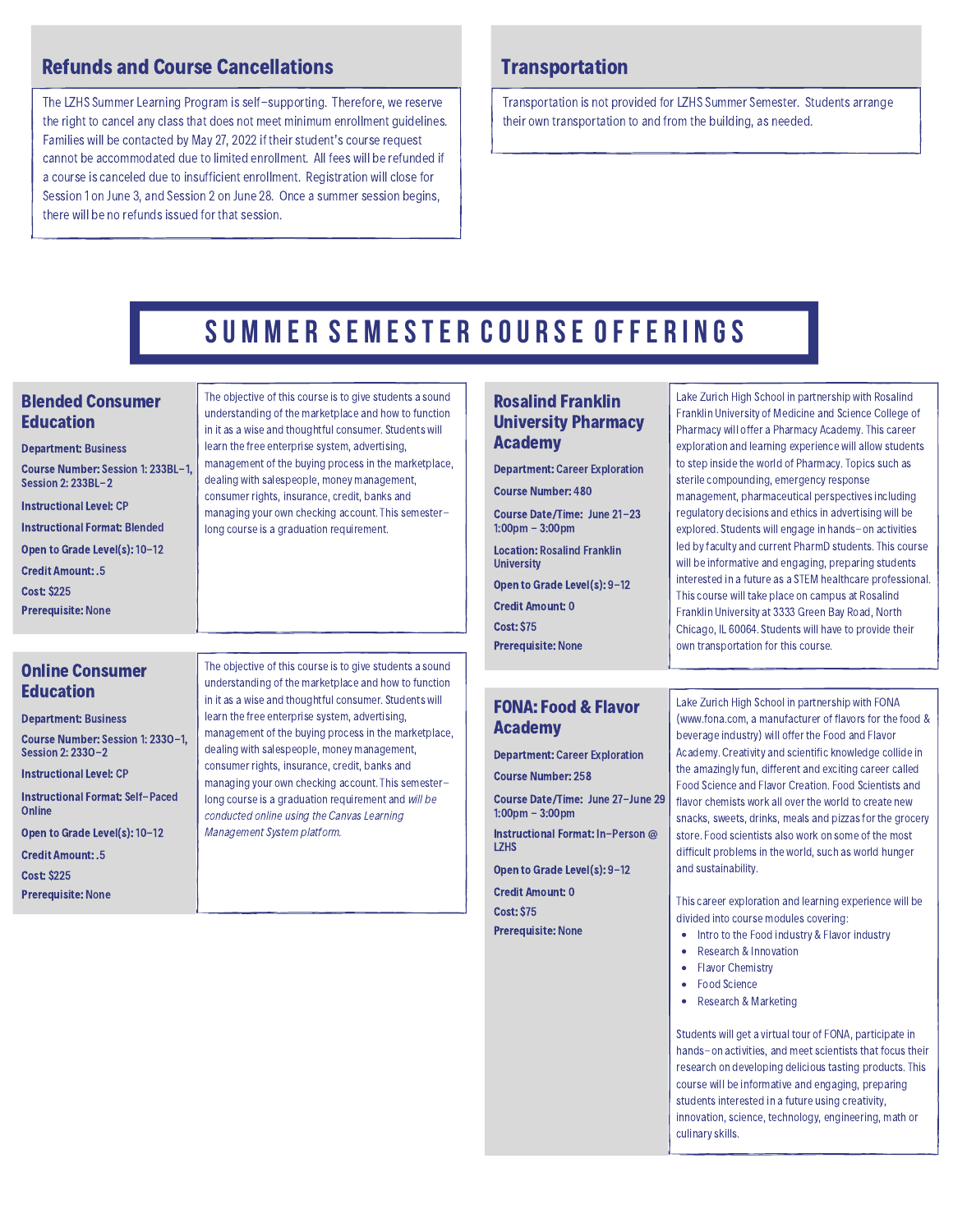| <b>Creative Writing</b><br><b>Department: Literacy</b><br><b>Course Number: Session 1: 533BL</b><br><b>Instructional Level: CP</b><br><b>Instructional Format: Blended</b><br>Open to Grade Level(s): 10-12<br><b>Credit Amount: .5</b><br><b>Cost: \$225</b><br><b>Prerequisite: None</b><br><b>English I Credit</b><br><b>Recovery</b>                                 | Creative Writing is for the imaginative and creative<br>writer. Required student writings will take the form of<br>poems, short stories, non-fiction, and plays. Classroom<br>discussions will focus on the evaluation of published<br>writings of professional authors, an examination of the<br>use of literary devices in writing, and workshops that<br>examine and critique the writing of classroom<br>participants.<br>English I is available to students who need to retake a<br>semester or year of the course (if a student only needs<br>to complete a semester, they can enroll in either session                                                                                                                                                                                                                                                                                                            | <b>Algebra I Credit</b><br><b>Recovery</b><br><b>Department: Mathematics</b><br>Course Number: Session 1: 307CR-1,<br>Session 2: 307CR-2<br><b>Instructional Level: CP</b><br><b>Instructional Format: In Person</b><br>Open to Grade Level(s): 9-12<br>Credit Amount: .5 or 1.0 (both<br>sessions)<br>Cost: SO<br><b>Prerequisite: None</b><br><b>Bridge to Advanced</b><br><b>Math</b> | Algebra I is available to students who need to retake<br>a semester or year of M307 Algebra 1. The curriculum is<br>the same as the normal school year. Topics in this<br>course include: solving equations and inequalities,<br>graphing linear, exponential, and quadratic functions,<br>solving systems of equations, polynomial operations,<br>and solving quadratics. Applications and word problems<br>are studied throughout the course. Students are<br>required to bring a TI-83 or TI-84 graphing calculator<br>to class on a daily basis.<br>This course is open to grades 9-12 who would benefit<br>from instruction and review of complex algebra skills. It                                                                                                                |
|--------------------------------------------------------------------------------------------------------------------------------------------------------------------------------------------------------------------------------------------------------------------------------------------------------------------------------------------------------------------------|--------------------------------------------------------------------------------------------------------------------------------------------------------------------------------------------------------------------------------------------------------------------------------------------------------------------------------------------------------------------------------------------------------------------------------------------------------------------------------------------------------------------------------------------------------------------------------------------------------------------------------------------------------------------------------------------------------------------------------------------------------------------------------------------------------------------------------------------------------------------------------------------------------------------------|------------------------------------------------------------------------------------------------------------------------------------------------------------------------------------------------------------------------------------------------------------------------------------------------------------------------------------------------------------------------------------------|------------------------------------------------------------------------------------------------------------------------------------------------------------------------------------------------------------------------------------------------------------------------------------------------------------------------------------------------------------------------------------------------------------------------------------------------------------------------------------------------------------------------------------------------------------------------------------------------------------------------------------------------------------------------------------------------------------------------------------------------------------------------------------------|
| <b>Department: Literacy</b><br>Course Number: Session 1: 503CR-1.<br>Session 2: 503CR-2<br><b>Instructional Level: CP</b><br><b>Instructional Format: In Person</b><br>Open to Grade Level(s): 9-12<br>Credit Amount: .5 or 1.0 (both<br>sessions)<br>Cost: \$0<br><b>Prerequisite: None</b>                                                                             | one or two). English I is an introduction to world<br>literature and includes the study of grammar,<br>composition, vocabulary, and communication skills.<br>Students will complete a writing process which will<br>prepare them for the level of critical thinking and the<br>organizational skills relevant to the required<br>compositions in subsequent English courses. This<br>course is only offered on a pass/fail basis. Successful<br>completion of a semester or year of this course will earn<br>students a passing grade ("P" will appear on a<br>student's transcript).                                                                                                                                                                                                                                                                                                                                    | <b>Department: Mathematics</b><br>Course Number: Session 1: 324BL-1,<br>Session 2: 324BL-2<br><b>Instructional Level: CP</b><br><b>Instructional Format: Blended</b><br>Open to Grade Level(s): 9-12<br><b>Credit Amount: 0</b><br>Cost: SO<br><b>Prerequisite: None</b>                                                                                                                 | is designed as enrichment for those students in the<br>honors track and content will be differentiated based on<br>the math course each student is enrolled in for the fall.<br>This course prepares students for M315 H Geometry,<br>M329 H Algebra 2, M339 H Pre-Calculus, M341<br>Calculus, or M3351 AP Calculus AB. It is a one semester<br>non-credit bearing course. Note: This course is a<br>prerequisite for any incoming freshman who has<br>completed Algebra in 8th grade but did not meet the H<br>Geometry requirements. Students may enroll and<br>successfully complete this course to then be placed in<br>Honors Geometry freshman year, pending availability.<br>To successfully complete this course, students must<br>demonstrate mastery on benchmark assessments. |
| <b>English II Credit</b><br><b>Recovery</b><br><b>Department: Literacy</b><br>Course Number: Session 1: 521CR-1<br>Session 2: 521CR-2<br><b>Instructional Level: CP</b><br><b>Instructional Format: In Person</b><br>Open to Grade Level(s): 10-12<br>Credit Amount: .5 or 1.0 (both<br>sessions)<br>Cost: \$0<br><b>Prerequisite: None</b><br><b>English III Credit</b> | English II is available to students who need to retake a<br>semester or year of the course (if a student only needs<br>to complete a semester, they can enroll in either session<br>one or two). English II is a survey of literary forms,<br>interpretations, and personal and critical reactions to<br>world literature. This course introduces students to a<br>writing project which emphasizes literary analysis,<br>documentation, research, and editing. A continuation of<br>English grammar and a study of vocabulary will build<br>upon those skills introduced in English I. This course is<br>only offered on a pass/fail basis. Successful completion<br>of a semester or year of this course will earn students a<br>passing grade ("P" will appear on a student's<br>transcript).<br>English III is available to students who need to retake a<br>semester or year of the course (if a student only needs | <b>Transition to Algebra I</b><br><b>Department: Mathematics</b><br><b>Course Number: Session 2: TRANSA1</b><br><b>Instructional Level: CP</b><br><b>Instructional Format: In Person</b><br>Open to Grade Level(s): 9, enrolled<br>in 307 Algebra I for the 22-23 school<br>year<br><b>Credit Amount: 0</b><br>Cost: SO<br><b>Prerequisite: None</b><br><b>Geometry Credit</b>           | This is a non-credit based enrichment course designed<br>to build a student's mathematical foundation; the<br>curriculum reviews essential pre-algebra skills and<br>introduces key Algebra 1 CP skills. It is designed for the<br>math student who needs additional support. Grades are<br>pass/fail only. This course does not count towards the<br>Math graduation requirement.<br>Geometry is available to students who need to retake a<br>semester or year of M313 Geometry. The curriculum is                                                                                                                                                                                                                                                                                     |
| <b>Recovery</b><br><b>Department: Literacy</b><br>Course Number: Session 1: 543CR-1<br>Session 2: 543CR-2                                                                                                                                                                                                                                                                | to complete a semester, they can enroll in either session<br>one or two). English III is an introduction and<br>examination of American literature. This course explores<br>all types of American literature including short stories,                                                                                                                                                                                                                                                                                                                                                                                                                                                                                                                                                                                                                                                                                    | <b>Recovery</b><br><b>Department: Mathematics</b><br>Course Number: Session 1: 313CR-1,                                                                                                                                                                                                                                                                                                  | the same as the normal school year. The course<br>develops skills in the area of constructions,<br>transformations, formal proof, congruence, similarity,<br>right triangles, parallel lines, perpendicularity,                                                                                                                                                                                                                                                                                                                                                                                                                                                                                                                                                                          |

Instructional Level: CP

Instructional Format: In Person

Open to Grade Level(s): 11-12

Credit Amount: .5 or 1.0 (both sessions) Cost: \$0

Prerequisite: None

essays, poetry, and novels. This course continues to build upon the skills of vocabulary, grammar, and writing techniques taught in English I and II. A major research project utilizing library and computer facilities is also a requirement of this course. This course is only offered on a pass/fail basis. Successful completion of a semester or year of this course will earn students a passing grade ("P" will appear on a student's transcript).

Session 2: 313CR-2 Instructional Level: CP

Instructional Format: In Person

Open to Grade Level(s): 10-12

Credit Amount: .5 or 1.0 (both sessions) Cost: \$0 Prerequisite: None

right triangles, parallel lines, perpendicularity, Pythagorean applications, circles, area, volume, coordinate geometry and probability. Students are required to bring a calculator to class on a daily basis (scientific or graphing).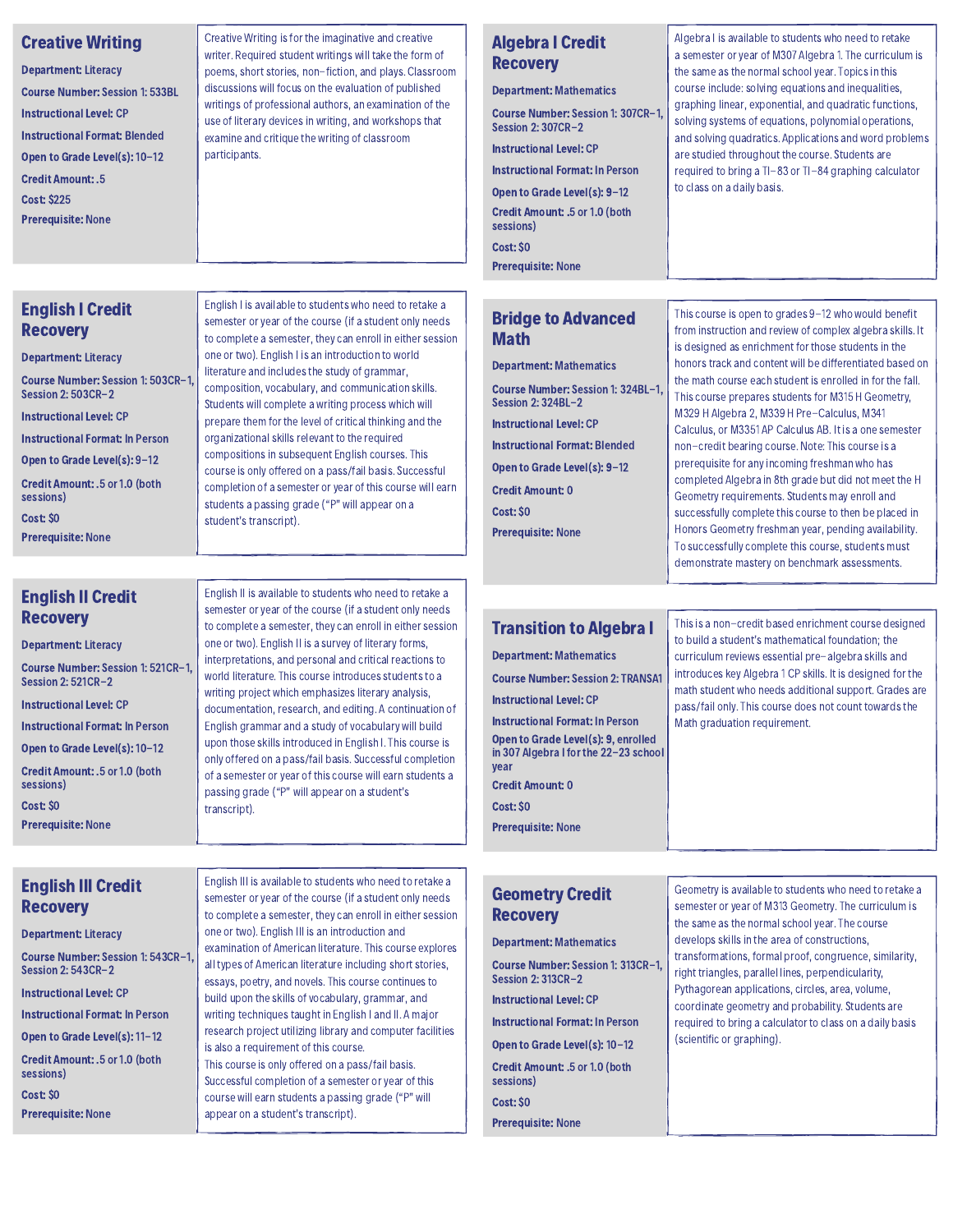| <b>Online Geometry</b><br><b>Department: Mathematics</b><br>Course Number: Session 1: 3130-1,<br>Session 2: 3130-2<br><b>Instructional Level: CP</b><br><b>Instructional Format: Self-Paced</b><br>Online<br>Open to Grade Level(s): 10-12<br>Credit Amount: .5 or 1.0 (both<br>sessions)<br><b>Cost: \$225</b><br><b>Prerequisite: None</b>          | This online version of College Prep Geometry is<br>available to students who are looking for advancement<br>credit in M313 Geometry. Students must be diligent and<br>self-motivated, as the majority of learning and<br>formative work will be completed online. All summative<br>assessments will be taken online. Students may work at<br>their own pace within the confines of the session, but all<br>summative assessments, including the final exam must<br>be completed by the end of each respective semester.<br>Teacher(s) will be available on Zoom during designated<br>office hours.<br>The curriculum used is the same as the normal school<br>year. The course develops skills in the area of<br>constructions, transformations, formal proof,<br>congruence, similarity, right triangles, parallel lines,<br>perpendicularity, Pythagorean applications, circles,<br>area, volume, coordinate geometry and probability.<br>Students will need a scientific or graphing calculator to<br>complete assignments in this course. This course will be<br>conducted online using the Canvas Learning<br>Management System platform. | <b>Driver Education</b><br><b>Department: Driver Education</b><br><b>Course Number: 800</b><br><b>Instructional Level: CP</b><br><b>Instructional Format: In Person</b><br><b>Credit Amount: .5</b><br><b>Cost: \$400</b><br>Prerequisite: In order to be eligible<br>for the course, students must:<br>1. be 15 years old by June 13, 2022.<br>2. possess a State of Illinois<br>learner's permit (no earlier than<br>30 days prior to the first day of<br>class)<br>3. have received a passing grade<br>in eight courses during the two<br>semesters prior to enrolling in<br>driver education (Illinois School<br>Code, 105 ILCS 5/27-23). | All students are required to attend thirty clock hours of<br>Driver's Education classroom (Illinois School Code, 105<br>ILCS 5/27-23). Students will be instructed in vehicle<br>safety and in their ability to identify, predict, decide and<br>properly react to various driving situations. If a<br>student, for any reason, fails to meet this attendance<br>requirement they will be dropped from the class.<br>Students must also meet the state requirement of six<br>hours behind the wheel and six hours of observation,<br>over the summer. Behind the Wheel is only available to<br>those students who are concurrently taking Driver's<br>Education classroom and are students in the Lake<br><b>Zurich School District.</b><br>The classroom portion runs from 8am-11am. Behind the<br>Wheel driving dates will be scheduled with the<br>instructor. The instructor will contact those students<br>that qualify to take the course to arrange dates for<br>driving. |
|-------------------------------------------------------------------------------------------------------------------------------------------------------------------------------------------------------------------------------------------------------------------------------------------------------------------------------------------------------|------------------------------------------------------------------------------------------------------------------------------------------------------------------------------------------------------------------------------------------------------------------------------------------------------------------------------------------------------------------------------------------------------------------------------------------------------------------------------------------------------------------------------------------------------------------------------------------------------------------------------------------------------------------------------------------------------------------------------------------------------------------------------------------------------------------------------------------------------------------------------------------------------------------------------------------------------------------------------------------------------------------------------------------------------------------------------------------------------------------------------------------------|-----------------------------------------------------------------------------------------------------------------------------------------------------------------------------------------------------------------------------------------------------------------------------------------------------------------------------------------------------------------------------------------------------------------------------------------------------------------------------------------------------------------------------------------------------------------------------------------------------------------------------------------------|----------------------------------------------------------------------------------------------------------------------------------------------------------------------------------------------------------------------------------------------------------------------------------------------------------------------------------------------------------------------------------------------------------------------------------------------------------------------------------------------------------------------------------------------------------------------------------------------------------------------------------------------------------------------------------------------------------------------------------------------------------------------------------------------------------------------------------------------------------------------------------------------------------------------------------------------------------------------------------|
| <b>Algebra II Part A Credit</b><br><b>Recovery</b><br><b>Department: Mathematics</b><br>Course Number: Session 1: 323CR-1<br>Session 2: 323CR-2<br><b>Instructional Level: CP</b><br><b>Instructional Format: In Person</b><br>Open to Grade Level(s): 11-12<br>Credit Amount: .5 or 1.0 (both<br>sessions)<br>Cost: \$0<br><b>Prerequisite: None</b> | Algebra II Part A is available to students who need to<br>retake a semester or year of M323 CP Algebra II Part A.<br>The curriculum is the same as the normal school year.<br>Topics in this course include: families of functions,<br>sequences and series, exponential and logarithmic<br>modeling, and quadratics. Students are required to<br>bring a TI-83 or TI-84 graphing calculator to class on a<br>daily basis.                                                                                                                                                                                                                                                                                                                                                                                                                                                                                                                                                                                                                                                                                                                     | <b>Health Education</b><br><b>Department: Health &amp; Wellness</b><br><b>Course Number: Session 1: 803BL</b><br><b>Instructional Level: CP</b><br><b>Instructional Format: Blended</b><br>Open to Grade Level(s): 10-12<br><b>Credit Amount: .5</b><br><b>Cost: \$225</b><br><b>Prerequisite: None</b><br><b>Online Science in</b>                                                                                                                                                                                                                                                                                                           | This blended course will give students practical<br>knowledge that will help keep them physically fit and<br>mentally healthy throughout their lives. The course<br>content is designed to meet the needs of today's<br>students as they strive to live higher quality lives.<br>Science in Society is an elective course where students                                                                                                                                                                                                                                                                                                                                                                                                                                                                                                                                                                                                                                         |
| <b>Online Music Theory</b><br><b>Department: Fine Arts</b>                                                                                                                                                                                                                                                                                            | Online music theory class is an introductory course to<br>the basic building block of music. The content engages<br>students in the following areas of concentration: music                                                                                                                                                                                                                                                                                                                                                                                                                                                                                                                                                                                                                                                                                                                                                                                                                                                                                                                                                                    | <b>Society</b><br><b>Department: Science</b><br>Course Number: Session 1: 4730-1<br>(CP), 4740-1 (Honors)                                                                                                                                                                                                                                                                                                                                                                                                                                                                                                                                     | examine current issues impacting scientific research.<br>Topics are chosen from a variety of scientific disciplines<br>including biology, environmental science, chemistry,<br>physics, astronomy, anatomy and physiology. Students<br>will study how technology can impact scientific                                                                                                                                                                                                                                                                                                                                                                                                                                                                                                                                                                                                                                                                                           |

Instructional Level: CP or Honors Instructional Format: Self-Paced

Open to Grade Level(s): 9-12

Credit Type: Life Science, Physical

Credit Amount: .5

**Online** 

**Science** Cost: \$225 Prerequisite: None research; and will explore how ethics, economics, and politics mayimpact decisions making in the field. Not only will students gain an appreciation of relevant topics in modern science research, but they will also learn about research tools and skills necessary to understand the changing field of science research. Students will be required to actively integrate all that they have learned in this course in an end of course research paper. This course will be conducted online using the Canvas Learning Management System platform.

Department: Fine Arts Course Number: Session 2: 1730 Instructional Level: CP Instructional Format: Self-Paced **Online** Open to Grade Level(s): 9-12 Credit Amount: .5 Cost: \$225 Prerequisite: None

#### students in the following areas of concentration: music notation, elements of rhythm, pitch collections, intervals, chord structures and related areas. This course is especially useful for all serious music students and serves as a prerequisite to the yearlong Advanced Placement Music Theory course. This course will be conducted online using the Canvas Learning Management System platform.

#### Study Skills

Department: General Course Course Number: Session 1: SSKILLS Instructional Level: CP Instructional Format: In Person Open to Grade Level(s): 9-10 Credit Amount: 0 Cost: \$45 Prerequisite: None

This one-week course will provide students with the opportunity to review, refine and build the baseline skills necessary to succeed in college preparatory classes at LZHS. Instruction will occur in the areas of time management, listening, note taking, test taking, reading for comprehension, communication skills, goal setting and building self-esteem.

This course is offered the first week of session one.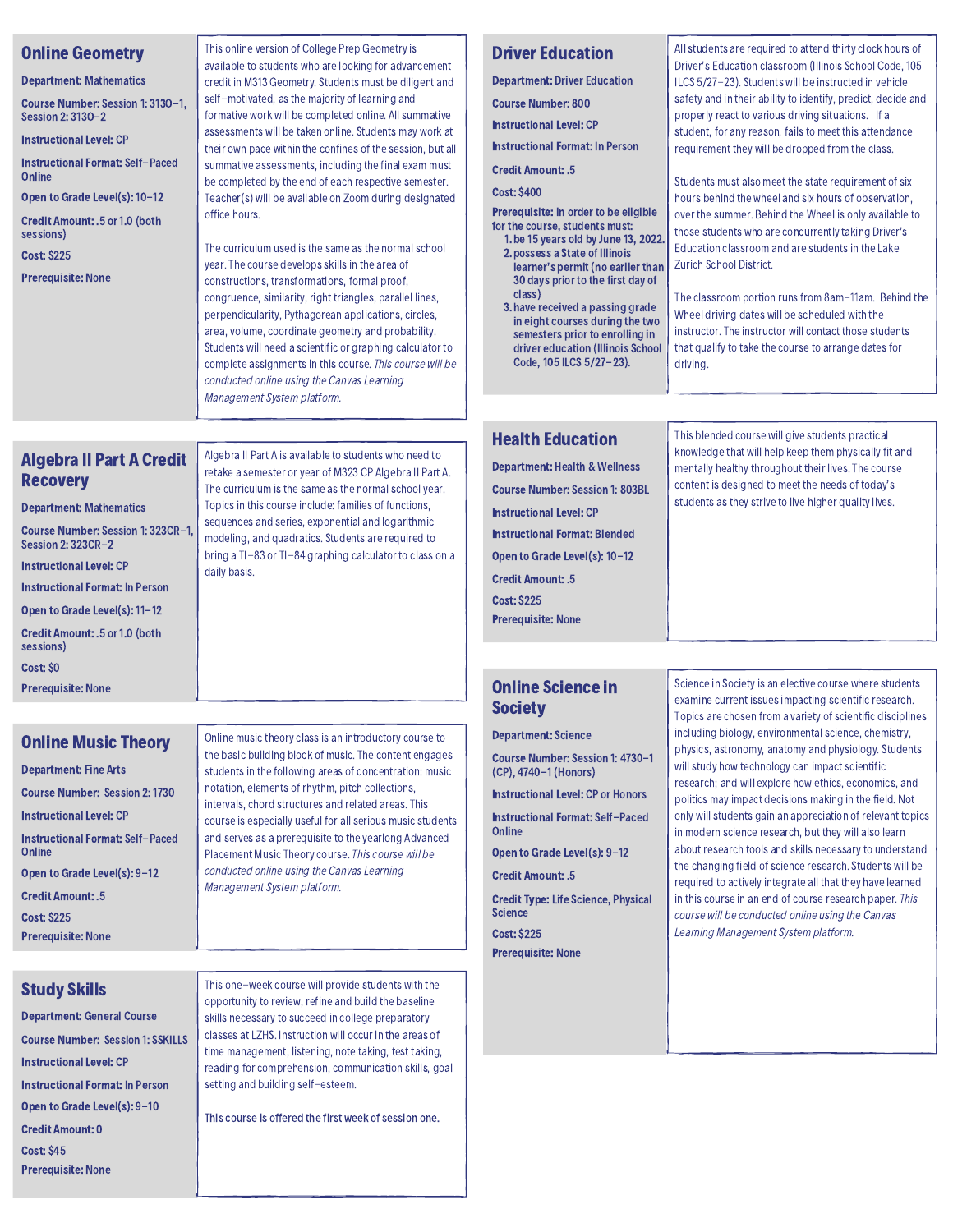| <b>Blended Government</b><br>(CP)                                            | Blended Government examines the principles of the<br>United States representative democracy by studying the<br>United States and Illinois Constitution, as well as the | <b>SAT Prep Course</b><br><b>Department: General Course</b>                                    | The SAT Prep Course concentrates on SAT reading,<br>vocabulary and writing skills along with math practice.<br>The course includes practice in taking the SAT test, as                                       |
|------------------------------------------------------------------------------|------------------------------------------------------------------------------------------------------------------------------------------------------------------------|------------------------------------------------------------------------------------------------|--------------------------------------------------------------------------------------------------------------------------------------------------------------------------------------------------------------|
| <b>Department: Social Studies</b>                                            | three branches of American government. Students will                                                                                                                   | Course Number: Session 1: 840-1.                                                               | well as strategies for the question types (sentence                                                                                                                                                          |
| Course Number: Session 1: 653BL-1.<br>Session 2: 653BL-2                     | be using critical thinking skills to examine civic<br>responsibility, voting and political parties. The course                                                         | Session 2: 840-2<br><b>Instructional Format: In Person</b>                                     | completion, vocabulary, critical reading, and writing $-$<br>finding errors / revision).                                                                                                                     |
| <b>Instructional Level: CP</b>                                               | will fulfill the senior requirement for American<br>government.                                                                                                        | Open to Grade Level(s): 9-11                                                                   | This course is offered both sessions:                                                                                                                                                                        |
| <b>Instructional Format: Blended</b>                                         |                                                                                                                                                                        | <b>Credit Amount: 0</b>                                                                        | Session 1: June 13-24 from 8:00am-11:00am<br>$\bullet$                                                                                                                                                       |
| Open to Grade Level(s): 12                                                   |                                                                                                                                                                        | <b>Cost: \$100</b>                                                                             | Session 2: July 11-21 from 8:00am-11:00am<br>$\bullet$                                                                                                                                                       |
| <b>Credit Amount: .5</b>                                                     |                                                                                                                                                                        | <b>Prerequisite: None</b>                                                                      |                                                                                                                                                                                                              |
| <b>Cost: \$225</b>                                                           |                                                                                                                                                                        |                                                                                                |                                                                                                                                                                                                              |
| Prerequisite: Successful completion<br>of U.S. History                       |                                                                                                                                                                        | <b>ACT Prep Course</b>                                                                         | The ACT Prep Class is designed to prepare students to<br>take the ACT by equipping them with skills and test-                                                                                                |
|                                                                              |                                                                                                                                                                        | <b>Department: General Course</b>                                                              | taking strategies to improve their score. The class will                                                                                                                                                     |
| <b>Blended Government</b><br>(Honors)                                        | Honors Blended Government is a one-semester course<br>that demands that students be highly motivated and<br>demonstrate reading and writing comprehension at a         | Course Number: Session 1: 841-1.<br>Session 2: 841-2<br><b>Instructional Format: In Person</b> | cover content and strategies for English, Math, Reading,<br>Science, and the optional essay. Upon completion of the<br>class, students should have an understanding of the                                   |
| <b>Department: Social Studies</b>                                            | higher level of proficiency. In addition to the topics                                                                                                                 | Open to Grade Level(s): 9-11                                                                   | ACT exam structure, general and section-specific test-<br>taking strategies, and the ability to identify and handle                                                                                          |
| <b>Course Number: Session 1: 655BL</b>                                       | covered in H653, this course will explore the<br>implementation of public policy within the legislative,                                                               | <b>Credit Amount: 0</b>                                                                        | difficult or tricky questions.                                                                                                                                                                               |
| <b>Instructional Level: Honors</b>                                           | executive, and judicial branches of the federal                                                                                                                        | <b>Cost: \$100</b>                                                                             | This course is offered both sessions:                                                                                                                                                                        |
| <b>Instructional Format: Blended</b>                                         | government. Students will also investigate elections,                                                                                                                  | <b>Prerequisite: None</b>                                                                      | Session 1: June 13-24 from 8:00am-11:00am<br>$\bullet$                                                                                                                                                       |
| Open to Grade Level(s): 12                                                   | voting and the impact of the media on the political<br>process. The course will fulfill the senior requirement for                                                     |                                                                                                | Session 2: July 11-21 from 8:00am-11:00am<br>٠                                                                                                                                                               |
| <b>Credit Amount: .5</b>                                                     | American Government.                                                                                                                                                   |                                                                                                |                                                                                                                                                                                                              |
| <b>Cost: \$225</b><br>Prerequisite: Successful completion<br>of U.S. History |                                                                                                                                                                        | <b>College Common</b><br><b>Application and Essay</b><br><b>Writing Workshop</b>               | For anyone applying to college, the Common<br>Application Personal Statement Essay, or CommonApp<br>Essay for short, is a daunting task. For Juniors in<br>particular, this essay looms on the horizon. This |
| <b>Online Government</b>                                                     | Online Government examines the principles of the                                                                                                                       | <b>Department: General Course</b>                                                              | overview will hopefully help you feel more confident and<br>ready to tackle what can be a wonderful, reflective                                                                                              |

Session 1: June 21-23 from 8:00am-11:00am Session 2: July18-20 from 8:00am-11:00am

This course is offered both sessions:

process.

Course Number: Session 1: 842-1, Session 2: 842-2

Instructional Format: In Person Open to Grade Level(s): 11 Credit Amount: 0 Cost: \$40

Prerequisite: None

#### Online Government (CP)

Department: Social Studies

Course Number: Session 1: 653O-1, Session 2: 653O-2

Instructional Level: CP

Instructional Format: Self-Paced Online

Open to Grade Level(s): 12

Credit Amount: .5

Cost: \$225

Prerequisite: Successful completion of U.S. History

hline Government examines the principles of the United States representative democracy by studying the United States and Illinois Constitution, as well asthe three branches of American government. Students will be using critical thinking skills to examine civic responsibility, voting and political parties. The course will fulfill the senior requirement for American government.

Online Government (Honors)

Department: Social Studies

Course Number: Session 2: 655O

Instructional Level: Honors

Instructional Format: Self-Paced **Online** 

Open to Grade Level(s): 12

Credit Amount: .5

Cost: \$225

Prerequisite: Successful completion of U.S. History

Online Government examines the principles of the United States representative democracy by studying the United States and Illinois Constitution, as well asthe three branches of American government. Students will be using critical thinking skills to examine civic responsibility, voting and political parties. The course will fulfill the senior requirement for American government.